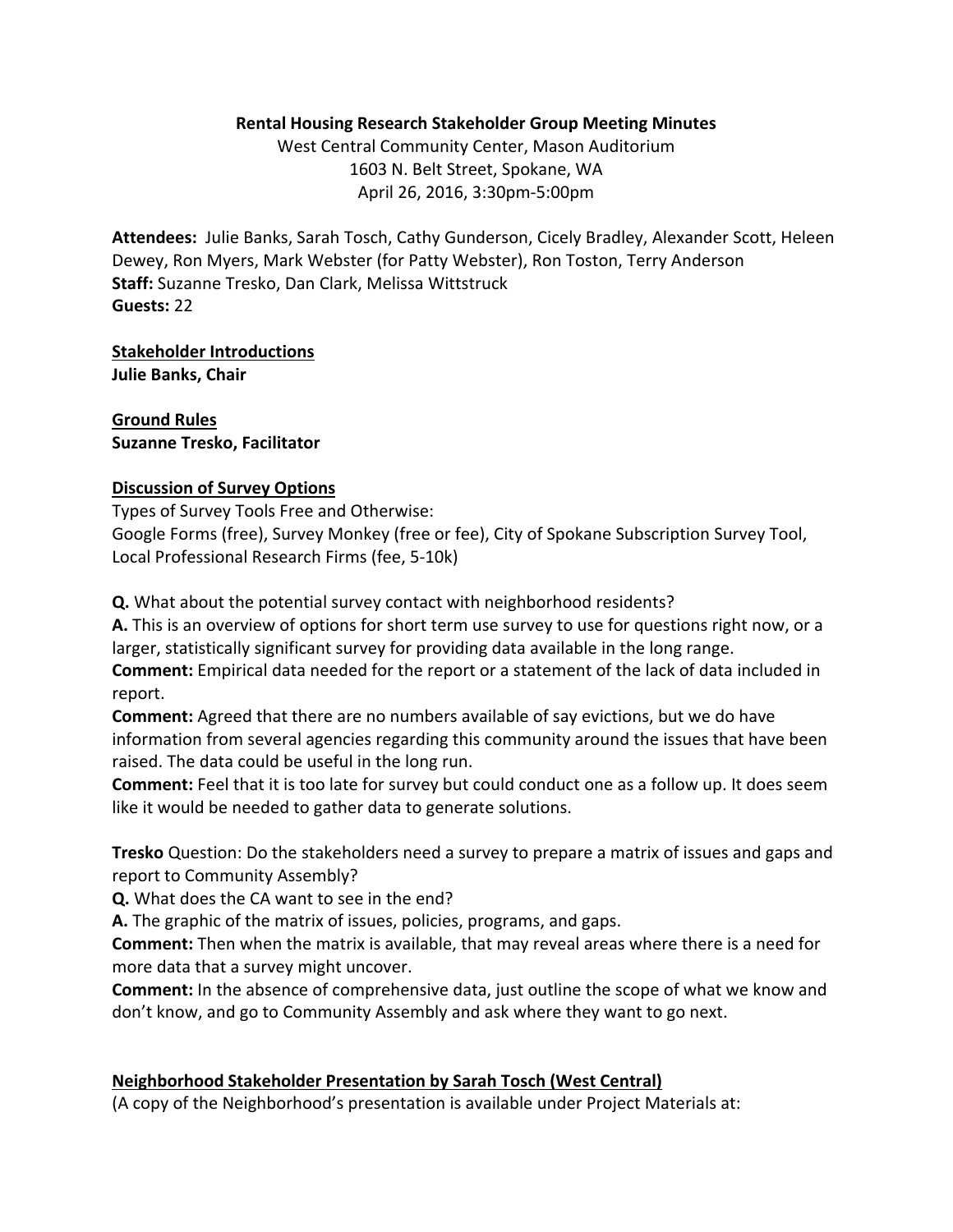# https://my.spokanecity.org/neighborhoods/community‐assembly/subcommittees/)

- Intro to Spokane Neighborhood Long Term Rental Stakeholder Group
- Characteristics of a Great Neighborhood
- Neighborhoods Represented
- Top Issues Regarding Rental Housing in Spokane Neighborhoods:
	- 1. Negative Impacts of the Poorly Maintained Rental Properties
	- 2. Absentee Landlords
	- 3. Transiency Within Neighborhoods
	- 4. Lack of Legal Protection/Recourses for Neighbors
- Conclusion

# **Questions and Discussion**

**Comment:** Social capital was very important in the neighborhood I lived in to address crime issues. We also called the landlord and wrote them letters about suing them for not addressing their tenants.

**Q.** If recourse is Code Enforcement complaint, why is there a feeling that there is no resolution? **A.** Code investigates, sends Notice of Violation (NOV) to owner/occupant. Code can ticket, order abatement in some cases. Voluntary compliance is fairly high. Anonymity is possible up to the point when a civil complaint becomes a criminal nuisance case in Superior Court and the citizen must step forward (rare). Notice of resolution to complainant is not available at this time, but a citizen can always call in and ask. Online submission is currently only available for graffiti.

*Editor's Note: For additional information on the issues faced by code enforcement and other city agencies, please review the previous meeting presentations under Public Safety Committee/Project Materials at: https://my.spokanecity.org/neighborhoods/community‐ assembly/subcommittees/*

**Comment:** Well‐done presentation. The concern that I have is the lack of tenant participation in neighborhood councils and that councils are only for homeowners. Have the neighborhood councils taken any steps to encourage tenants and make it easier to vote?

**A.** There are different attendance requirements to vote in each neighborhood, that don't always prevent renters from qualifying to vote. Anyone can attend a meeting and provide comment even if they are not yet voting members. There are many ways to participate.

**Comment**: Landlords deal with the structural conditions of the property, not the social capital in the neighborhood necessarily. They have legal constraints around the number of visits they can make to a property.

**A.** But the landlord can cover property maintenance in the lease.

**Comment:** Generally neighborhood councils are very welcoming to participation.